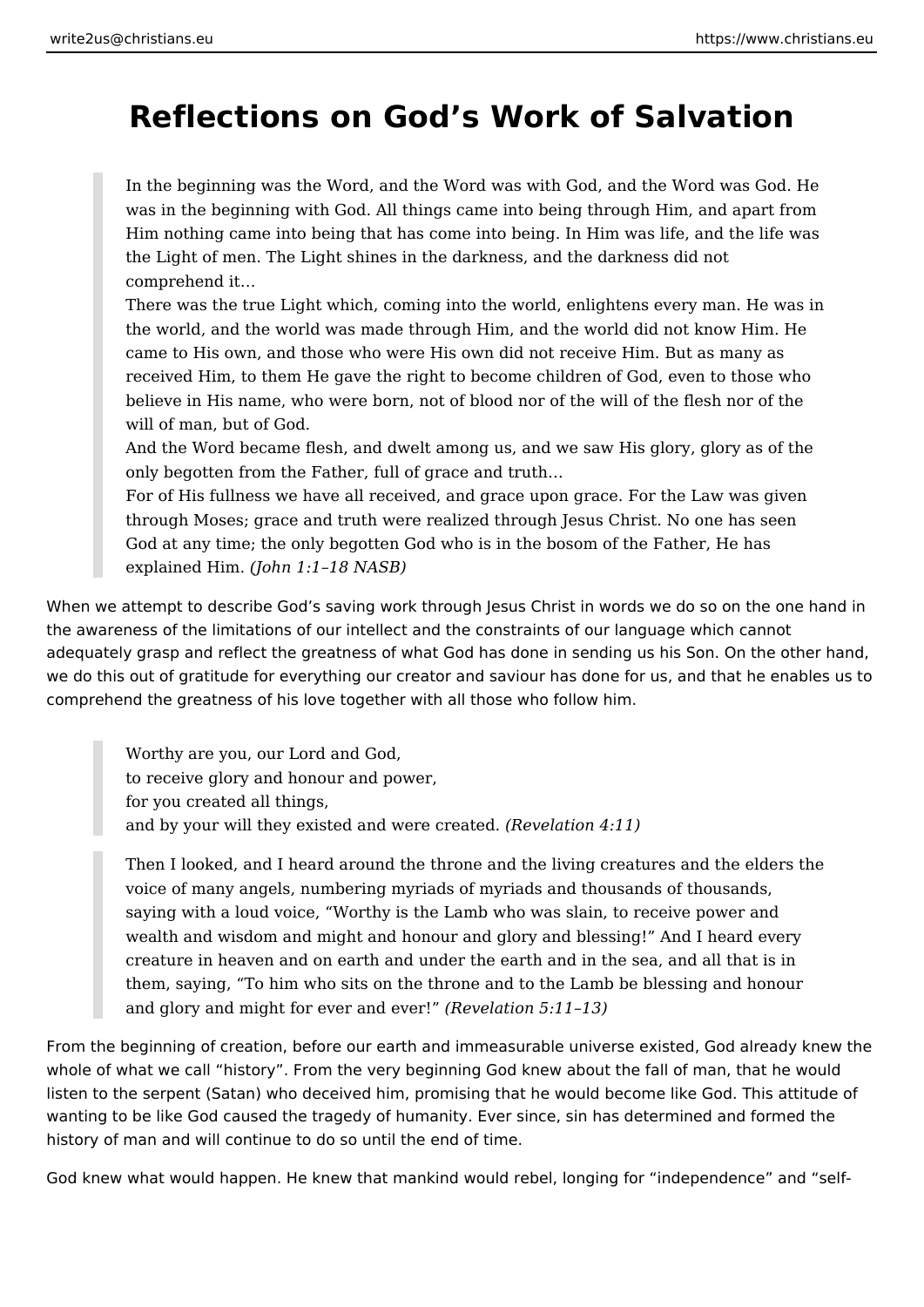determination". Nevertheless he created man because he loves him. God planned from all eternity to lead man back to himself. This is the other power that influences history and although it is much less visible than the influence of sin, it is much stronger because "invisibly" it leads the world to the consummation of God's will. One day the truth will be evident for everybody, for some it will be their judgement, for others their salvation.

This power is not visible now but real nonetheless, just like a tiny mustard seed grows to a great plant thanks to its vital force or like a little leaven leavens all the flour *(Matthew 13:31–35)*. Though invisible, it is not imperceptible because God has hidden it from the wise and intelligent and revealed it to infants *(Matthew 11:25–26)*. It is visible for the humble and invisible for those who harden their hearts so that they do not recognize what God revealed about Himself in nature and in history.

And he answered them, "To you it has been given to know the secrets of the kingdom of heaven, but to them it has not been given. For to the one who has, more will be given, and he will have an abundance, but from the one who has not, even what he has will be taken away. This is why I speak to them in parables, because seeing they do not see, and hearing they do not hear, nor do they understand. Indeed, in their case the prophecy of Isaiah is fulfilled that says: 'You will indeed hear but never understand, and you will indeed see but never perceive. For this people's heart has grown dull, and with their ears they can barely hear, and their eyes they have closed, lest they should see with their eyes and hear with their ears and understand with their heart and turn, and I would heal them.' " *(Matthew 13:11–15)*

History is laid out before us: the obvious tragedy of man caused by sin and the presence of God's love for man with its historical impact—a conflict which escorts mankind to the end. Sin and rebellion meet love and righteousness—a fight in which God wants to save man, the very creatures who had turned against Him. We want to follow the path of this struggle later. Here we just want to briefly call to mind the most important event of this struggle which found its dramatic climax at the fulfilment of times. God became man and dwelt among us. He came to his chosen people which he had delivered from slavery in Egypt. He made a covenant with them, took care of them, protected and taught them. Over a long period of time he prepared them so that their meeting with him at the end of the ages would be like a bride longing for the arrival of her bridegroom.

The voice of my beloved! Behold, he comes, leaping over the mountains, bounding over the hills. My beloved is like a gazelle or a young stag. Behold, there he stands behind our wall, gazing through the windows, looking through the lattice.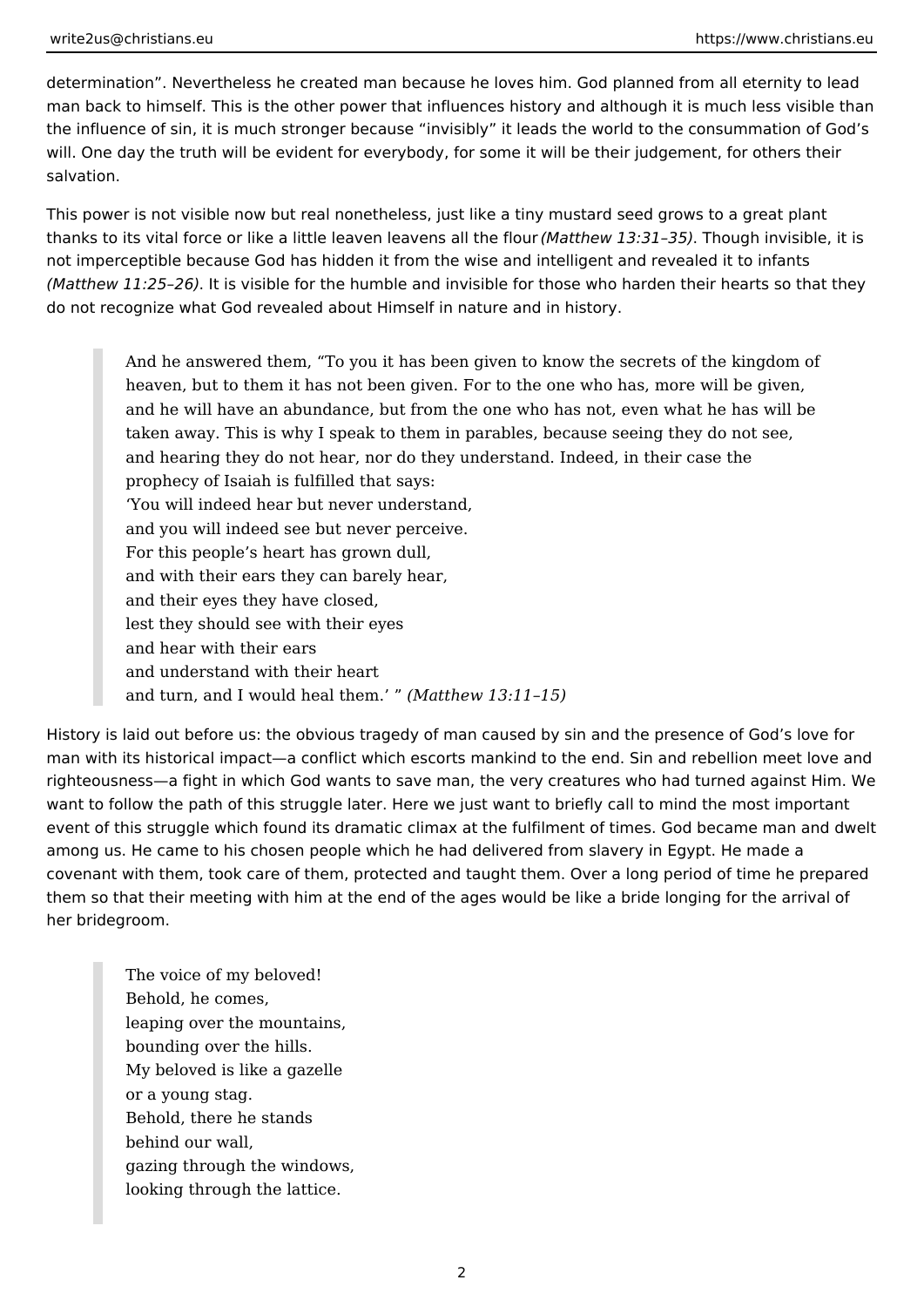My beloved speaks and says to me: "Arise, my love, my beautiful one, and come away, for behold, the winter is past; the rain is over and gone. The flowers appear on the earth, the time of singing has come, and the voice of the turtle-dove is heard in our land. The fig tree ripens its figs, and the vines are in blossom; they give forth fragrance. Arise, my love, my beautiful one, and come away. O my dove, in the clefts of the rock, in the crannies of the cliff, let me see your face, let me hear your voice, for your voice is sweet, and your face is lovely." *(Song of Solomon 2:8–14)* 

Directly before his arrival he even sent a messenger to prepare them for his coming:

There was a man sent from God, whose name was John. He came as a witness, to bear witness about the light, that all might believe through him. *(John 1:6–7)* 

This passage shows that God sent John the Baptist so that all might believe through him. Jesus himself mentions a similar longing in the parable about the wicked vine-growers.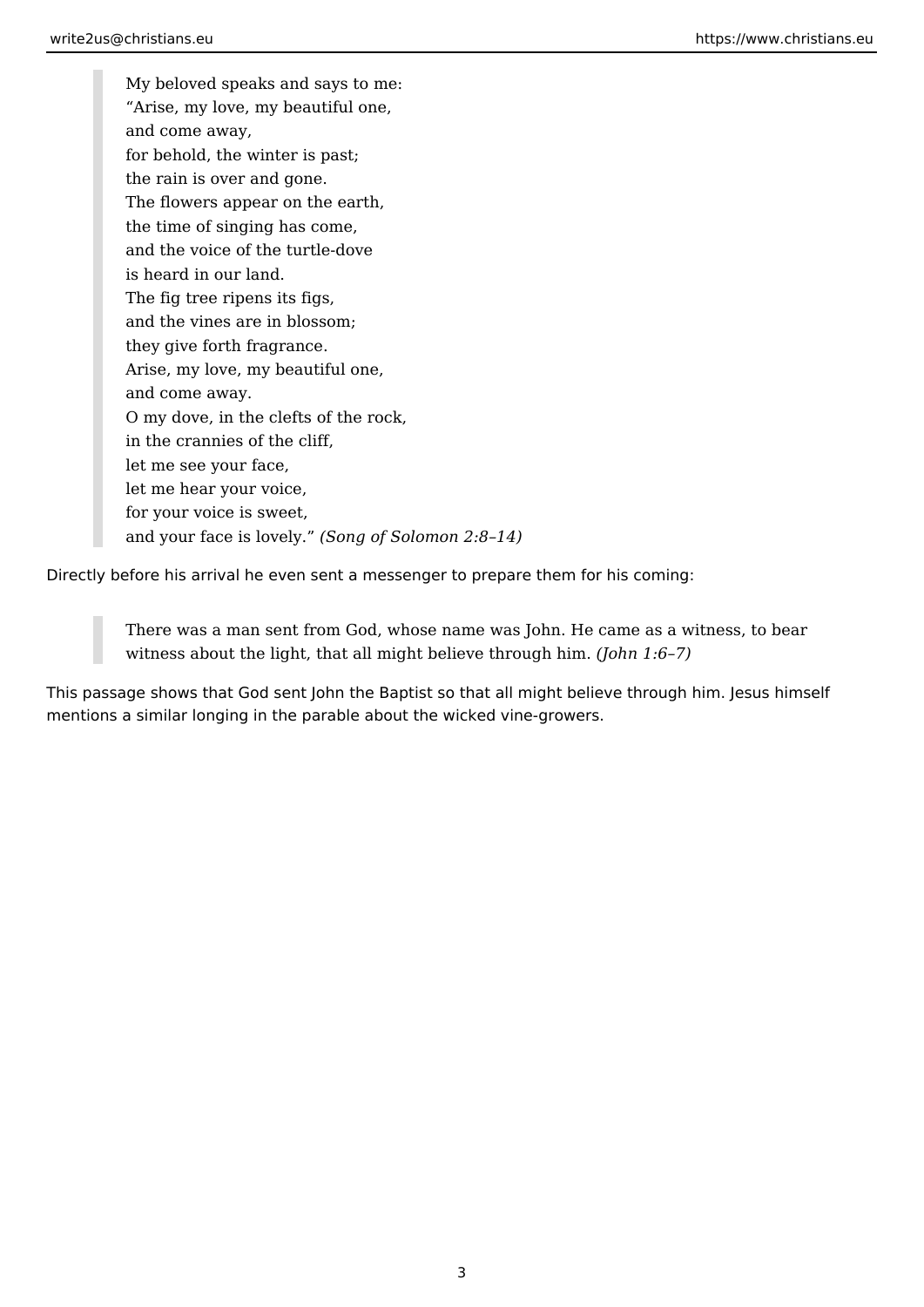And he began to speak to them in parables. "A man planted a vineyard and put a fence around it and dug a pit for the wine press and built a tower, and leased it to tenants and went into another country. When the season came, he sent a servant to the tenants to get from them some of the fruit of the vineyard. And they took him and beat him and sent him away empty-handed. Again he sent to them another servant, and they struck him on the head and treated him shamefully. And he sent another, and him they killed. And so with many others: some they beat, and some they killed. He had still one other, a beloved son. Finally he sent him to them, saying, 'They will respect my son.' But those tenants said to one another, 'This is the heir. Come, let us kill him, and the inheritance will be ours.' And they took him and killed him and threw him out of the vineyard. What will the owner of the vineyard do? He will come and destroy the tenants and give the vineyard to others. Have you not read this Scripture: 'The stone that the builders rejected

- has become the cornerstone;
- this was the Lord's doing,
- and it is marvellous in our eyes'?"

And they were seeking to arrest him but feared the people, for they perceived that he had told the parable against them. So they left him and went away. *(Mark 12:1–12)* 

Despite all previous failed attempts he sends his only beloved son with the words, "They will respect my son." This is what God is like!

Although God knew what would be done to Jesus, he behaved in a way that is incomprehensible for us: he sent his Son. Simply because God is love! He cannot give, wish or want anything else but what is good! God gave himself because he could not give more. That is why he did everything so that people would honour and accept his only Son. He did it because it is best for everybody. However, things turned out differently:

The Light shines in the darkness, and the darkness did not comprehend it… There was the true Light which, coming into the world, enlightens every man. He was in the world, and the world was made through Him, and the world did not know Him. He came to His own, and those who were His own did not receive Him. *(John 1:5+9–11 NASB)* 

Jesus also pointed out this painful possibility in his parable mentioned above: Woe to you if you kill the son because the vineyard will be taken away from you and you will perish…

Jesus' painful sigh, when he mourned over Jerusalem, expresses this, too:

And when he drew near and saw the city, he wept over it, saying, "Would that you, even you, had known on this day the things that make for peace! But now they are hidden from your eyes. For the days will come upon you, when your enemies will set up a barricade round you and surround you and hem you in on every side and tear you down to the ground, you and your children within you. And they will not leave one stone upon another in you, because you did not know the time of your visitation." *(Luke 19:41–44)*

O Jerusalem, Jerusalem, the city that kills the prophets and stones those sent to her! How often I wanted to gather your children together, just as a hen gathers her brood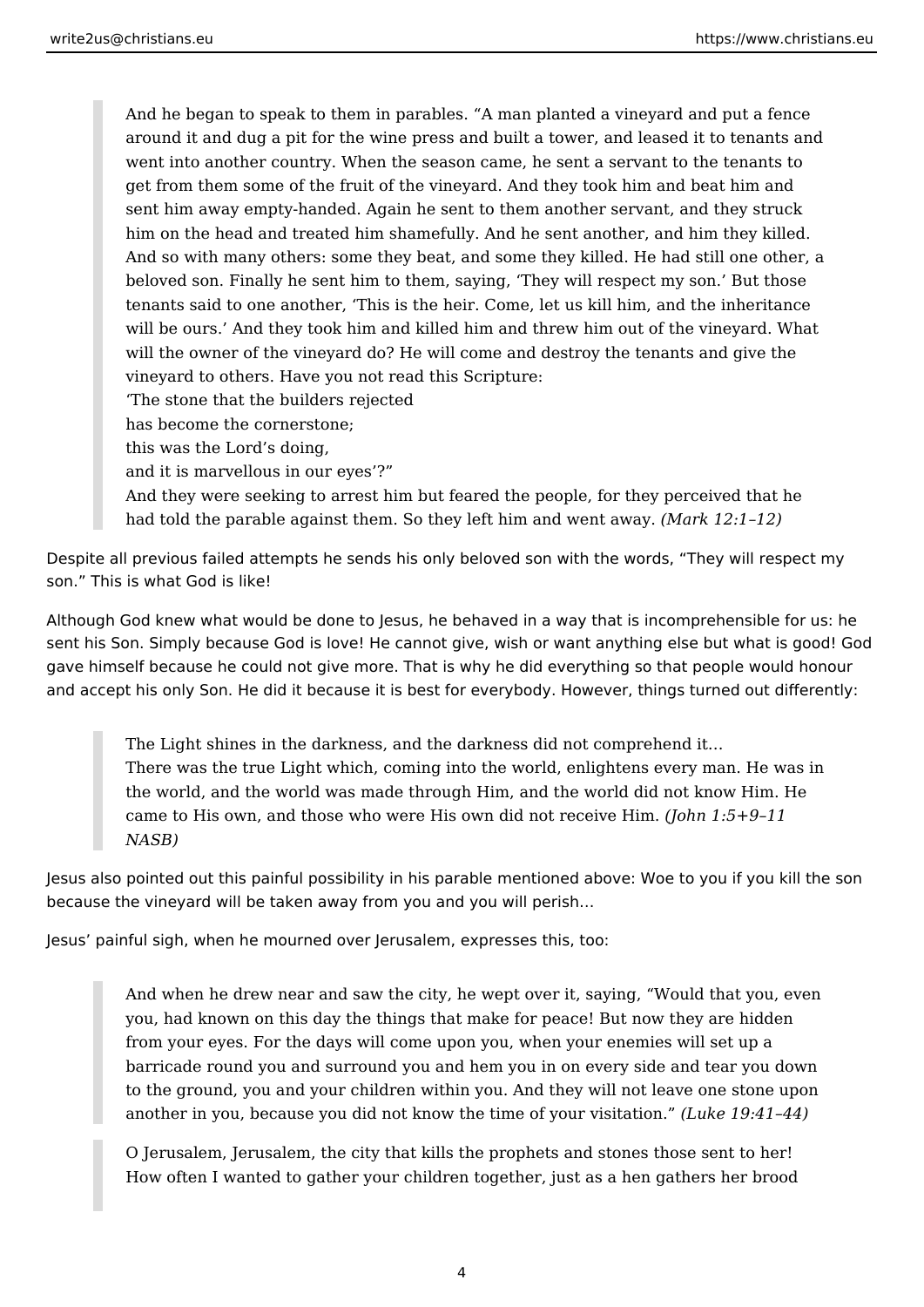under her wings, and you would not have it! 35 Behold, your house is le desolate; and I say to you, you will not see Me until the time comes when blessed is he who comes in the name  $L$ ourk the  $3L$   $3$   $4d$   $85$  NASB)

How often I wanted what would have brought you frebend to mo and tid salovative met it!

Here the invitation to a wedding turns into grief. The bridegroom has been killed love and patience end here. No greater act of unrighteousness and wickedness c in this world. Indeed! They killed the one who never did anything wrong, who car order to lead us out of darkness, out of the shadow of death to eternal life!

On Golgotha the conflict between God and man reached its climax.

The short earthly life of Jesus Christ, the incarnate God, bears the marks of the whole history of the world. It is the struggle between the creature that has turne on himself and the Creator who fights for his creatures. It is on the cross that sin love and righteousness most clearly. The life of Jesus was the invitation, the cross

But what will God do next? What will become of the darkness which covered the  $m$  ourning-veil at the cruditixion?

The light that shines on the morning of the third day gives us the answer. Jesus

Why do you seek the living amon the the modetable re, but has Luiken. 24:5b-6a)

This is God s answer God, through his love, has made the fruit of human wickedi cross, into an instrument of salvation.

But as many as received Him, to them He gave the right to become child even to those who believe in His name, who were born, not of blood nor the flesh nor of the will of man, but of God. And the Word became flesh, and dwelt among us, and we saw His glory, only begotten from the Father, full of g(r.atomenath.com 2truth. NASB)

In this way, Jesus obedient, self-giving life became the path to salvation leadin Everyone who calls him their Lord has to walk this path. We must take up the cross have been called to suffer with him and in this wa(yRtomentse B, into bilighto information into the should transform our lives and enable us to be prepared to meet him when he arrives.

The fruit of Jesus resurrection is the Church,

& which is his body, the fullness of him whEophidelssiands in:  $2a3$ ).

The goal of salvation is not just the redemption of the individual, the establishm between me and God. God does not want everyone to fight allome frilue if themsel salvation is the Church in which the love of God forms the redeemed through fel one another and with Christ into one body. The Church is thus the visible commu whose lives God s sanctifying work is visible.

This is why the Church is a visible sign for the world, like a city set on a hill or (Matthew 5:13 16)